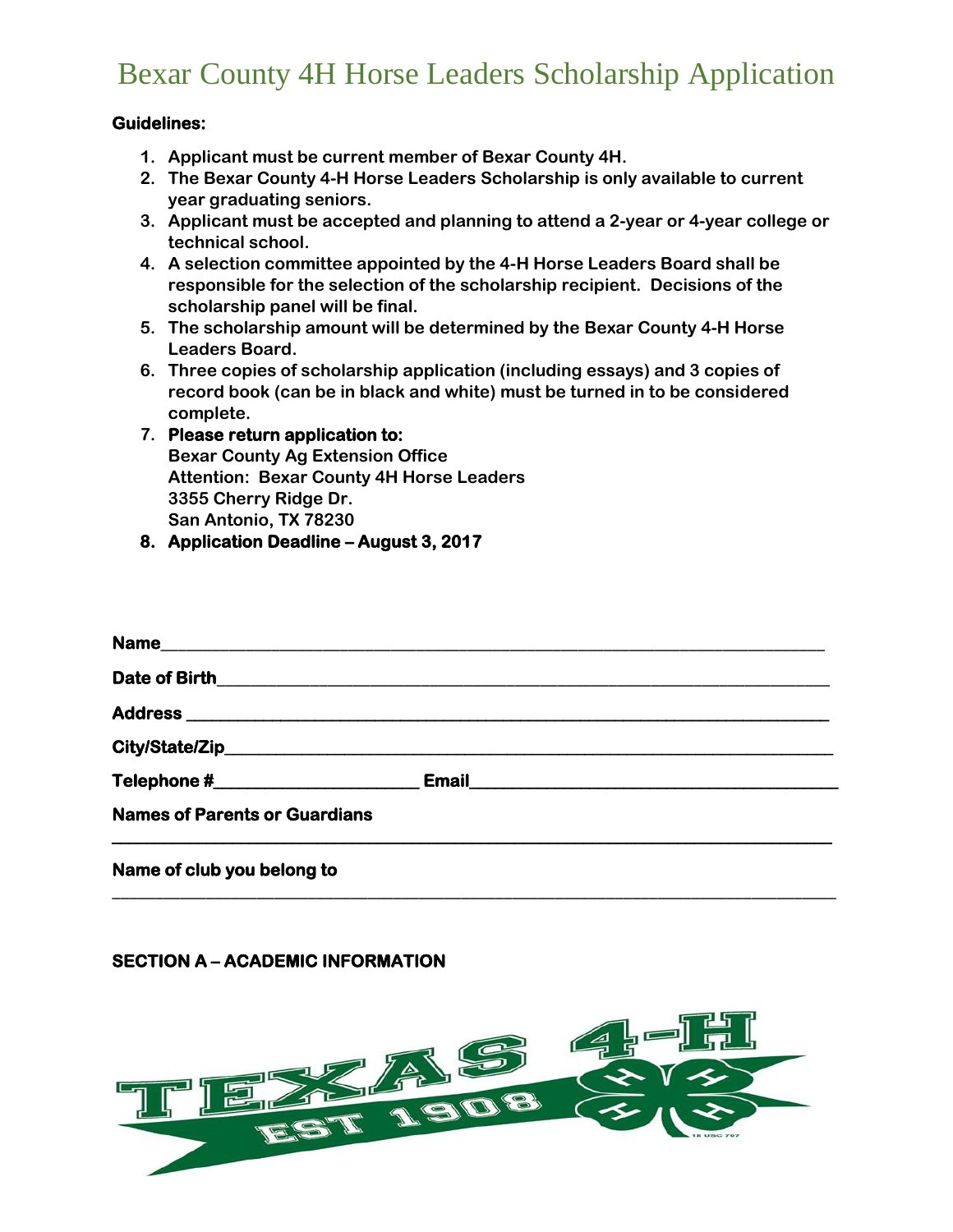# **Bexar County 4H Horse Leaders Scholarship Application**

1. Name & Address of High School:

2. Name & Address of College you plan to attend:

3. Field in which you plan to major:

## **SECTION B - PARTICIPATION IN 4-H HORSE PROJECT**

1. How many years have you shown horses in 4-H?

2. How many years have you exhibited horses at the State 4-H Horse Show?

3. Write a brief essay describing the impact the 4H horse program has had in your life. Include how this has influenced your future life and career plans (1000 words or less; include additional pages if necessary).

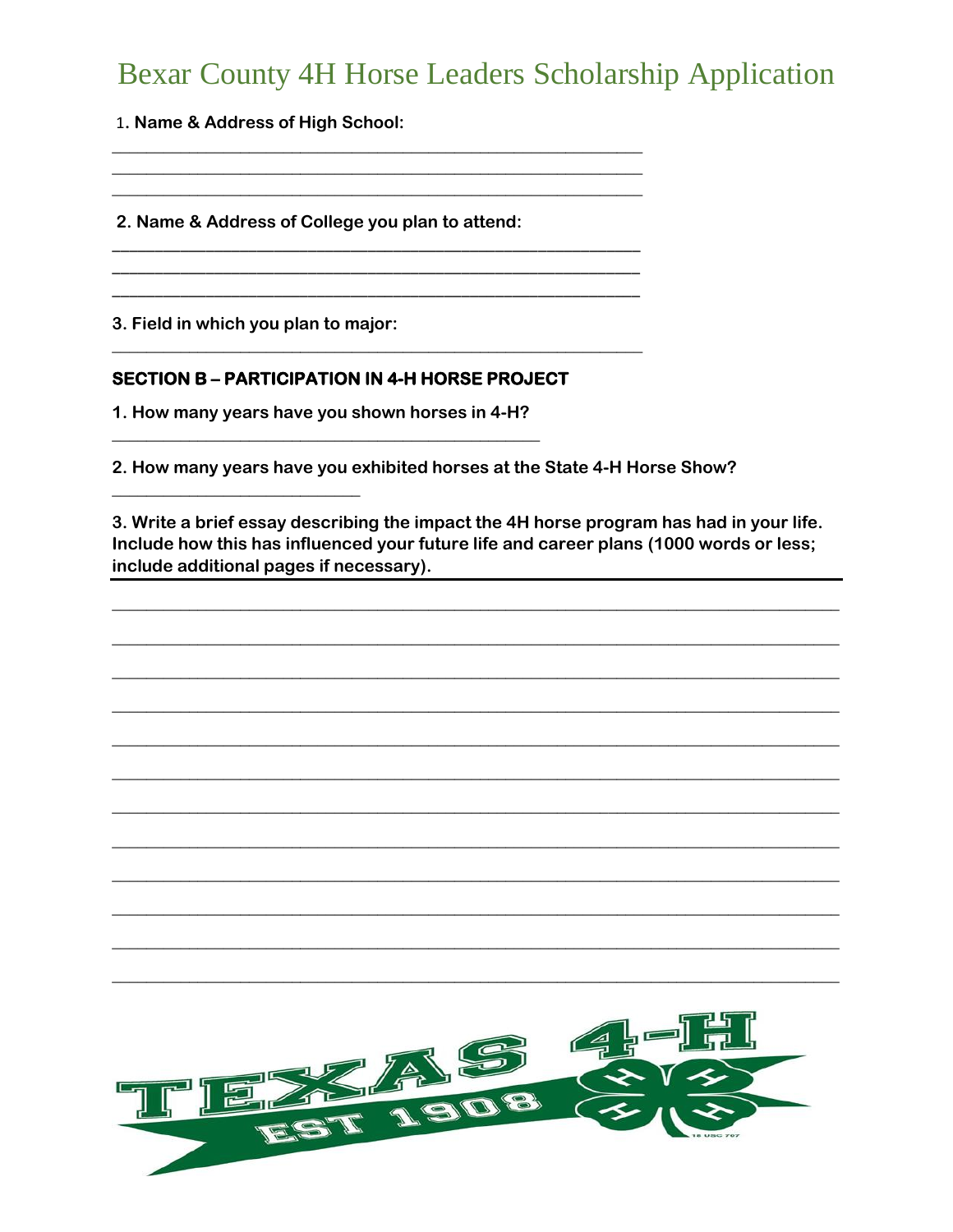|    | <b>Bexar County 4H Horse Leaders Scholarship Application</b>                                              |     |
|----|-----------------------------------------------------------------------------------------------------------|-----|
|    |                                                                                                           |     |
|    |                                                                                                           |     |
|    |                                                                                                           |     |
|    |                                                                                                           |     |
|    |                                                                                                           |     |
|    |                                                                                                           |     |
|    |                                                                                                           |     |
|    |                                                                                                           |     |
|    |                                                                                                           |     |
|    |                                                                                                           |     |
|    |                                                                                                           |     |
|    |                                                                                                           |     |
|    |                                                                                                           |     |
|    |                                                                                                           |     |
| 4. | Describe your most memorable 4H experience (500 words or less, include<br>additional pages if necessary). |     |
|    |                                                                                                           |     |
|    |                                                                                                           |     |
|    |                                                                                                           |     |
|    |                                                                                                           |     |
|    |                                                                                                           |     |
|    |                                                                                                           |     |
|    |                                                                                                           |     |
|    |                                                                                                           |     |
|    | A                                                                                                         | S G |